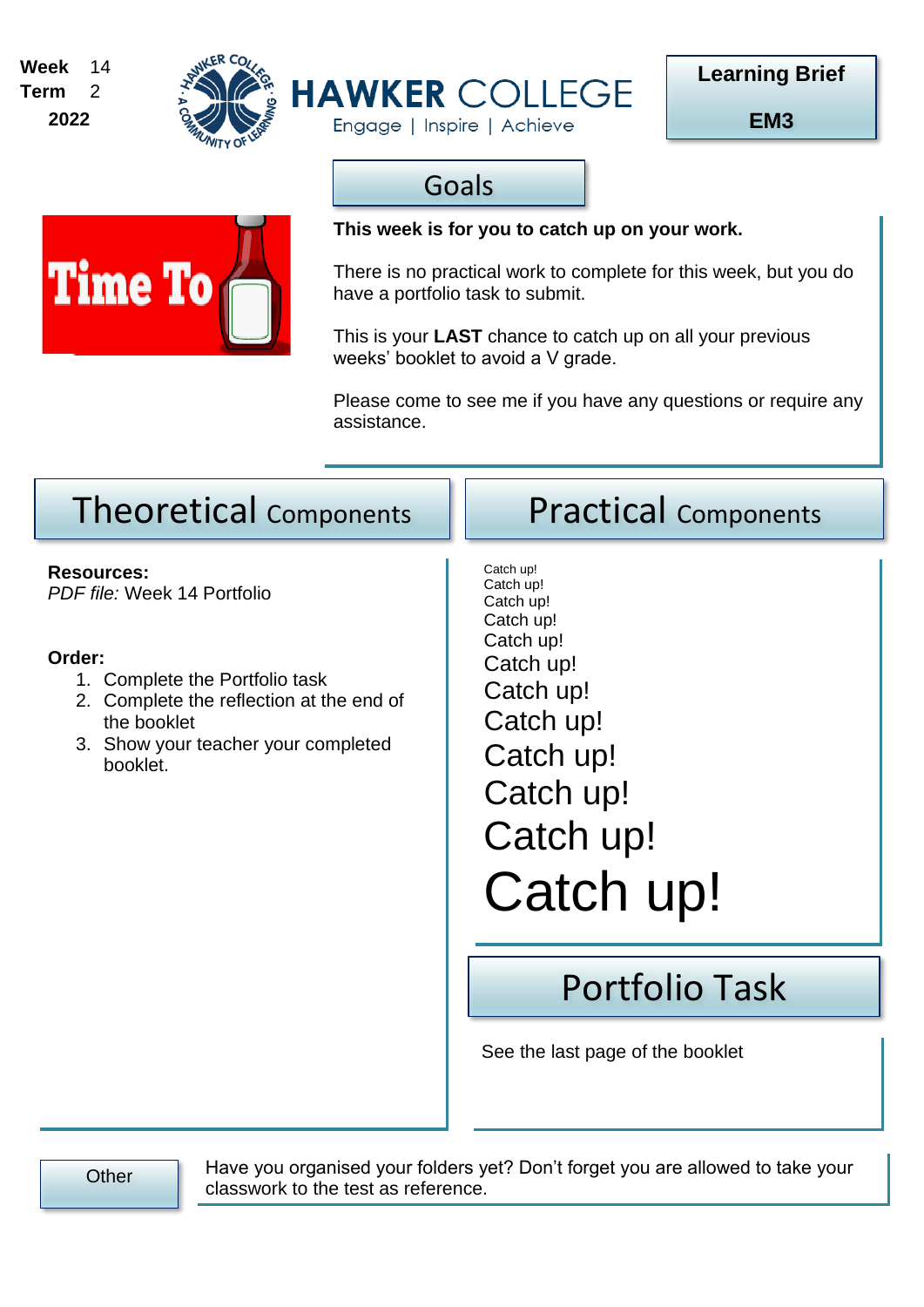



#### **EM3 Week 14 Investigation**

Jon's coffee shop will be open for 7 days per week and during Friday night shopping.

From his market research, Jon determined that his monthly rent will be \$7400, and his other monthly fixed costs will total \$2100.

He plans to work in the shop himself and to have four employees working a total of 120 hours per month (altogether, not each) at \$15 per hour.

Jon's superannuation payment for labour is \$162 per month in total.

Jon thinks that it will cost 46 cents to make a cup of coffee and 52 cents to make a muffin. He plans to have an opening price of \$5.50 for a coffee and muffin bundle.

Jon's number of sales for last month is 3650.



Q1. Calculate the number of bundle sales required to **break even**: use total cost of monthly expenses divided by (price of typical coffee and muffin subtract cost of ingredients).

Q2. Calculate Gross profit: use (number of sales x price of coffee and muffin) subtracts total cost of monthly expenses subtract (number of sales x ingredient costs)

PTO to complete the table